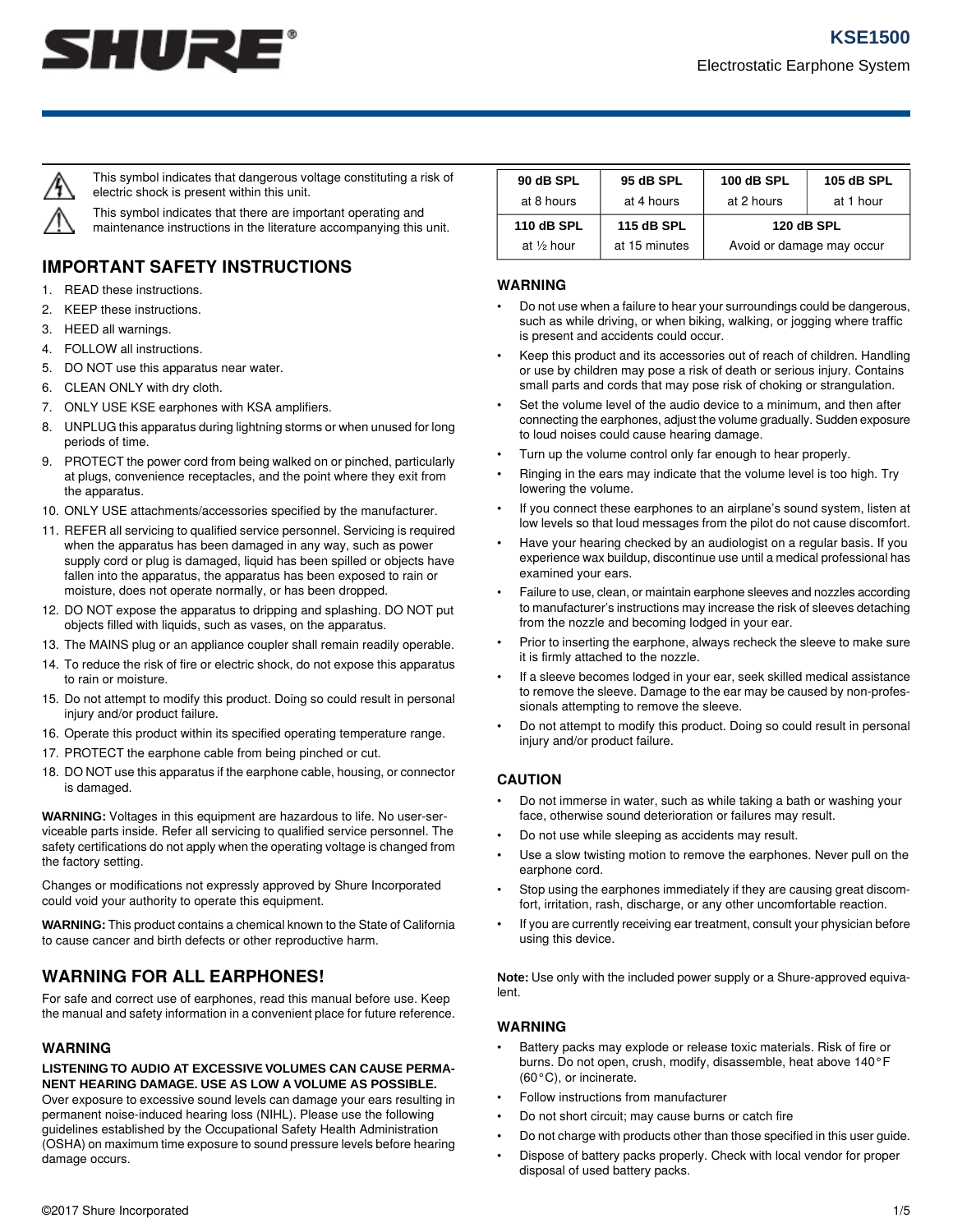• Batteries (battery pack or batteries installed) shall not be exposed to excessive heat such as sunshine, fire or the like

**Note:** Battery replacement to be performed only by Shure authorized service personnel.

Please follow your regional recycling scheme for batteries, packaging, and electronic waste.

# Controls and Navigation



**Powering on / off:** Long press the power button ②

**Adjusting volume:** Turn the control knob ①

**Accessing the menu:** Double-click the control knob ①

**Scroll through the menu:** Turn the control knob  $(1)$ 

**Select an item:** Press the control knob button ①

**Return to previous screen:** Press the power button ②

**Lock / unlock the controls:** Slide the hold switch ③ to lock and unlock the power button and control knob. When switch displays red background, hold is enabled.

## Setup

## **Step 1: Connect the earphones to the amplifier**

Plug into the amplifier with the amplifier powered off.

**Note:** Align the earphone cable connector with the red dot towards the front of the amplifier.



## **Step 2: Connect a sound source to the amplifier.**

Set the INPUT switch to LINE for analog 3.5 mm sources or USB for digital sources.

#### **3.5 mm input (analog audio)**

Plug the audio device into the LINE IN input and set the INPUT switch to LINE.

To charge the battery while using an analog source, connect the amplifier to a computer or external battery



Connecting to an Analog Source

#### **USB (digital audio and power)**

Use the USB cable when listening to music from a computer or other USBequipped device and set the INPUT switch to USB. When connected to a computer, USB simultaneously streams digital audio and charges the amplifier battery.

**Note:** You have the option to disable automatic charging in the Utilities menu.



Connecting to a USB Source

## **Step 3: Power on the amplifier**

The driver automatically installs when the amplifier is first plugged into a device. The KSE1500 should take over as the default audio device.

**Note:** Volume controls are disabled on Windows, Mac, and iOS. Volume should be adjusted only by using the amp volume knob for best performance. Ensure that volume is maximized in iTunes or the Windows Media Player.

## Firmware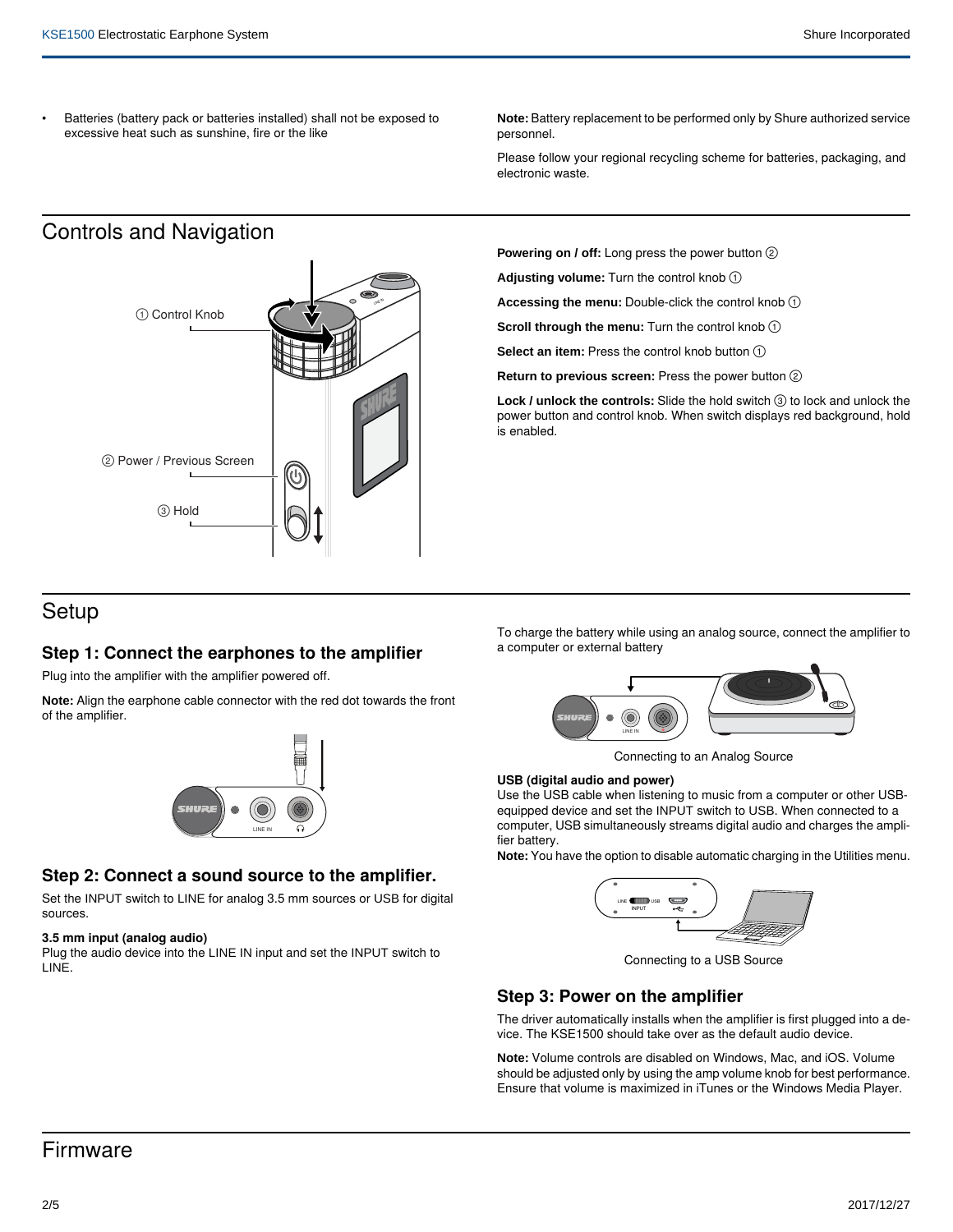Firmware is embedded software in each component that controls functionality. Periodically, new versions of firmware are developed to incorporate additional features and enhancements. To take advantage of design improve-

ments, new versions of the firmware can be downloaded and installed using the Shure Update Utility tool.

Software is available for download from http://www.shure.com/update-utility.

# Using Earphones

## **Safely Connect and Disconnect Earphones**

**Connect to the amplifier:** Align the red dot on the earphone cable connector with the red dot on the amplifier earphone output.

**Disconnect from the amplifier:** Pull the knurled connector collar up to safely release the lock on the earphone cable.

## **Choosing a Sleeve**

Select an earphone sleeve that provides the best fit and sound isolation. It should be easy to insert, fit comfortably, and easy to remove.

| Soft Flex Sleeves: In small, medium, and large sizes. Made<br>from pliable rubber.                                                                                       |
|--------------------------------------------------------------------------------------------------------------------------------------------------------------------------|
| <b>Soft Foam Sleeves:</b> Compress the foam sleeve between<br>your fingers and insert into the ear canal. Hold in place for<br>about ten seconds while the foam expands. |
| Triple-Flange Sleeves: If desired, use scissors to trim the<br>stem on the sleeve.                                                                                       |

## **Wearing the Earphones**

1. Carefully insert the earphone into the ear like an earplug, so that a tight seal is formed.

**Important:** If there is a lack of low frequency response (bass), the earphone sleeve may not be forming a proper seal. Gently push the earphone deeper into the ear canal or try using a a different sleeve.

**Warning:** Do not push the earphone sleeve beyond the ear canal opening.

2. Wear earphone cables over the back of the ear to keep them in place during physical activity. Guide the cable down either the front or back of the body, and use the cable cinch to tighten up the remaining slack.



The fit of the earphone can greatly affect sound quality.

## **Changing Sleeves**

- Twist and pull to remove the sleeve from the nozzle.
- Slide on a new sleeve so that it completely covers the barb and the nozzle.



**Caution:** If the barb or any of the nozzle is exposed, the sleeve is not properly installed. Replace sleeves if they do not tightly grip the nozzle. To ensure proper fit and performance, use only sleeves supplied by Shure (unless using custom molded sleeves).

#### **Removing the Earphones**

Grasp the body of earphone and gently twist to remove.



**Note:** Do not pull on cable to remove earphone.

#### **Maintenance and Cleaning**

Careful maintenance ensures a tight seal between the sleeve and nozzle, improving sound quality and product safety.

- Keep the earphones and sleeves as clean and dry as possible.
- To clean sleeves, remove them from earphones, gently rinse in warm water and air dry. Foam sleeves require a longer drying time. Inspect for damage and replace if necessary. Ear sleeves must be completely dry before reusing.
- Wipe the earphones and sleeves with mild antiseptic to avoid infections. Do not use alcohol-based disinfectants.
- Do not expose earphones to extreme temperatures.
- Replace sleeves if they do not fit properly.
- Do not attempt to modify this product. Doing so will void the warranty and could result in personal injury and/or product failure.

#### **Cleaning the Earphone Nozzle**

If you notice a change in sound quality, remove the sleeve and check the nozzle of your earphone. If nozzle is blocked, clear obstruction by using wire loop end of cleaning tool.

If no obstruction is found or if sound quality does not improve, replace the sleeve with a new sleeve.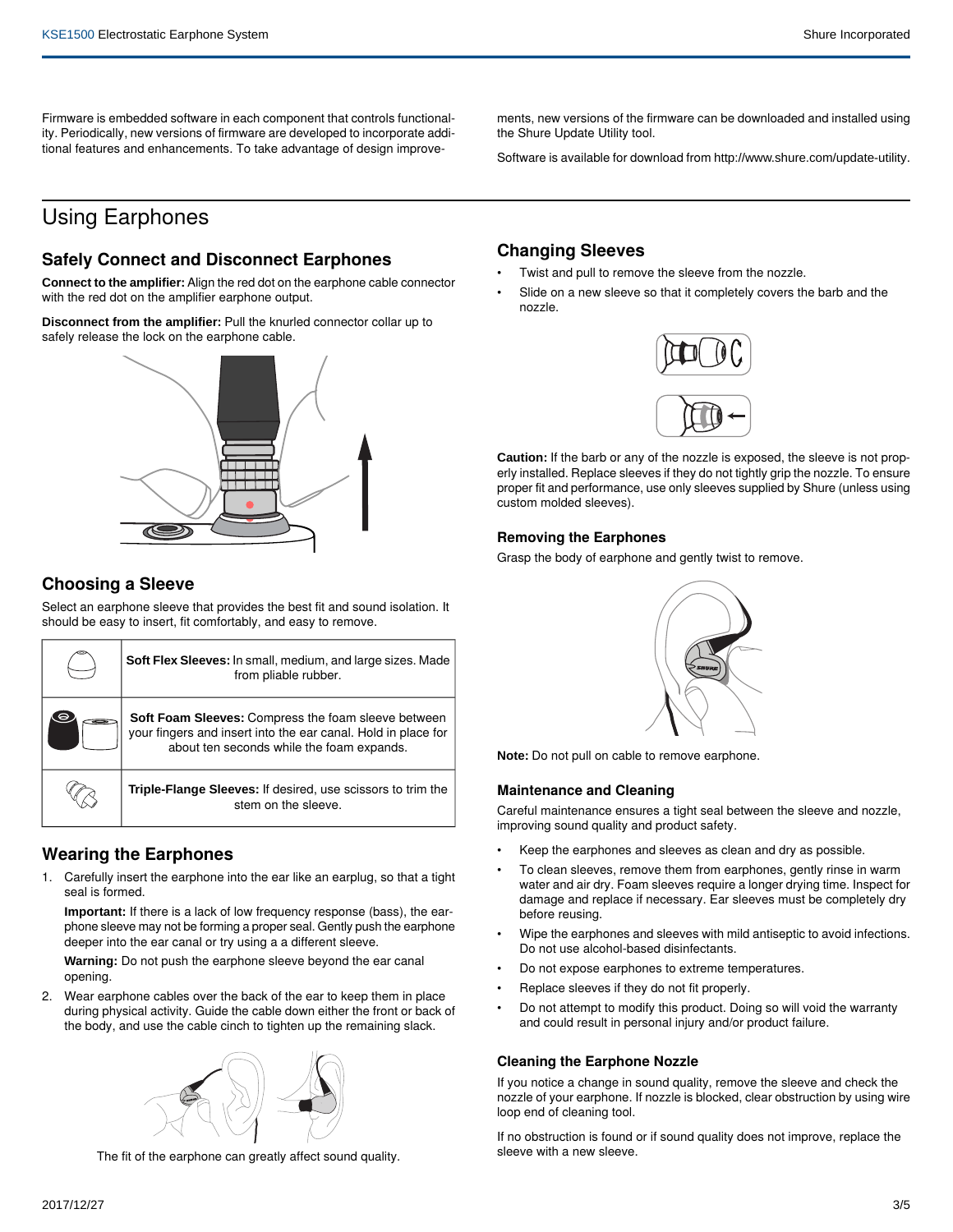

# **Specifications**

## **Kit Specifications**

**Bias Voltage** 200 V DC

**Output Voltage** ±200 V, max.

**Output Current** ≤ 1 mA

**Sound Isolation** ≤ 37 dB

**Operating Temperature Range** -18 to 57 °C (0 to 135 °F)

## **Earphone Specifications**

**Transducer Type** Electrostatic

**Connector Type** Lemo Connector

**Frequency Response** 10 Hz to 50 kHz

**Maximum SPL** 1 kHz at 3% THD 113 dB SPL

**Net Weight** 44.0 g (1.55 oz.)

## **KSA1500 Amplifier Specifications**

**Bit Depth** 16-bit / 24-bit

**Sampling Rate** 44.1 / 48 / 88.2 / 96 kHz **Caution:** When cleaning, do not force any object through the earphone nozzle! This will damage the earphone sound filter.

**Warning:** The cleaning tool is only to be used to clean the earphones. Any other use, such as using the tool to clean ears or foam sleeve, could result in injury.

The cable connectors to the earphones may collect debris or other deposits that can affect audio quality. If this happens, disconnect the cables and clean them using a dry cotton swab.

**Signal-to-Noise Ratio** up to 107 dB A-weighted

**Adjustable Gain Range**  $-40$  dB to  $+60$  dB

**Limiter** Selectable Analog RMS Limiter

**Equalizer** 4-band Parametric

**USB Input** USB Micro-B Receptacle

**Line-In Input** 3.5 mm (1/8")

**Charging Requirements** USB-powered: 5 V/0.5 A to 1 A

**Housing** Black Anodized Aluminum

**Net Weight** 182.0 g (6.42oz.)

**Dimensions** 111 x 59 x 21 mm H x W x D

## **Battery Specifications**

**Battery Type** Rechargeable Li-Ion

**Nominal Voltage** 3.6 V DC

## **Battery Life**

| Analog in (BYPASS EQ mode) | up to 10 hours |
|----------------------------|----------------|
| USB Input (EQ mode)        | up to 7 hours  |